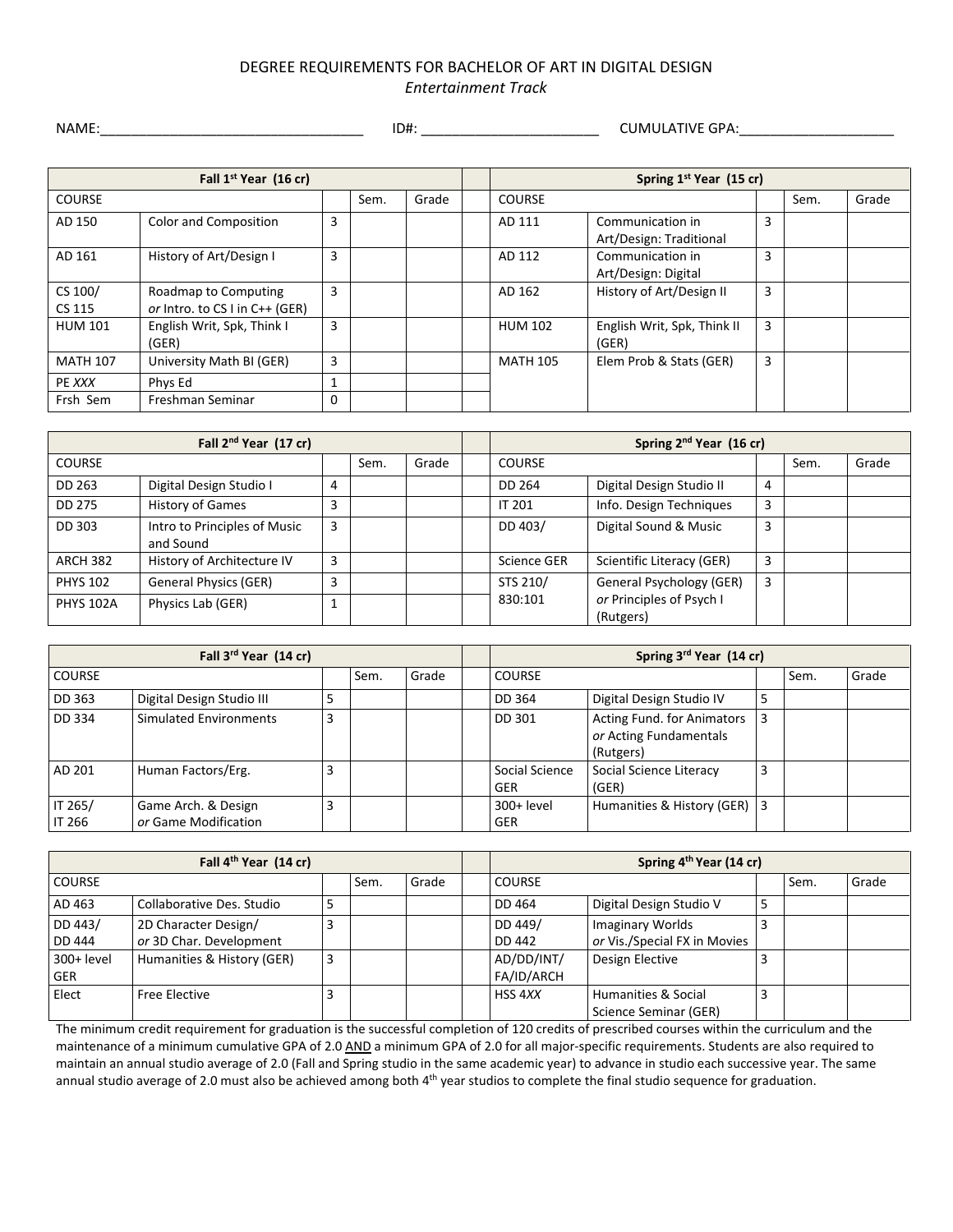## **Course Pre-requisite Chart**

The following chart includes a list of all required courses, pre-requisites (where applicable) and minimum passing grades for both pre-requisites and the course itself. The courses are listed alphabetically by course number. Where more than one course is listed under "Pre-requisites" all listed courses must be completed with the minimum passing grade (unless listed with "or" option).

Please refer to this chart when making scheduling and course withdrawal decisions, **as failure to complete a course pre-requisite or meet the minimum grading requirement will hinder your academic progress**.

| <b>MAJOR REQUIRED COURSES</b>                                                                                               |                                             | Cr.            | Pre-requisite(s)                                                                                                      | Min. Pass Grade<br>(Pre-requisite)        | Min. Pass Grade<br>(Course)         |  |  |
|-----------------------------------------------------------------------------------------------------------------------------|---------------------------------------------|----------------|-----------------------------------------------------------------------------------------------------------------------|-------------------------------------------|-------------------------------------|--|--|
| AD 111                                                                                                                      | Communication in Art/Design:<br>Traditional | 3              | None                                                                                                                  | $\overline{\phantom{a}}$                  | C                                   |  |  |
| AD 112                                                                                                                      | Communication in Art/Design: Digital        | 3              | None                                                                                                                  | $\overline{\phantom{a}}$                  | D                                   |  |  |
| AD 150                                                                                                                      | <b>Color and Composition</b>                | 3              | None                                                                                                                  | $\overline{\phantom{a}}$                  | D                                   |  |  |
| AD 161                                                                                                                      | History of Art/Design I                     | 3              | None                                                                                                                  | $\overline{\phantom{a}}$                  | D                                   |  |  |
| AD 162                                                                                                                      | History of Art/Design II                    | 3              | AD161                                                                                                                 | D                                         | C                                   |  |  |
| AD 201                                                                                                                      | Human Factors/Ergonomics                    | 3              | None                                                                                                                  | $\overline{\phantom{a}}$                  | D                                   |  |  |
| AD 463                                                                                                                      | Collaborative Design Studio                 | 5              | DD364, PHYS102                                                                                                        | 2.0 studio GPA btw<br>DD363 & DD364,<br>C | D                                   |  |  |
| ARCH 382                                                                                                                    | History of Architecture IV                  | 3              | ARCH381 or AD162                                                                                                      | D, C                                      | D                                   |  |  |
| DD 263                                                                                                                      | Digital Design Studio I                     | 4              | AD111, AD112                                                                                                          | D, D, D, D                                | D                                   |  |  |
| DD 264                                                                                                                      | Digital Design Studio II                    | 4              | AD150, AD111, AD112, DD263                                                                                            | D, C, D, D                                | 2.0 studio GPA btw<br>DD263 & DD264 |  |  |
| <b>DD 275</b>                                                                                                               | <b>History of Games</b>                     | 3              | AD111, AD112, AD162                                                                                                   | C, D, C                                   | D                                   |  |  |
| DD 301                                                                                                                      | <b>Acting Fundamentals for Animators</b>    | 3              | AD111, AD112, AD150, DD263                                                                                            | C, D, D, D                                | D                                   |  |  |
| DD 303                                                                                                                      | Foundations of Sound & Music                | 3              | AD 161, AD 162, HUM 102                                                                                               | D, C, C                                   | D                                   |  |  |
| DD 334                                                                                                                      | <b>Simulated Environments</b>               | $\overline{3}$ | DD263, DD264                                                                                                          | D, D                                      | D                                   |  |  |
| DD 363**                                                                                                                    | Digital Design Studio III                   | 5              | AD 150, DD 263, DD 264, all 1st<br>year course requirements**                                                         | D, 2.0 avg. GPA<br>btw DD263 &<br>DD264   | D                                   |  |  |
| DD 364**                                                                                                                    | Digital Design Studio IV                    | 5              | ARCH382, DD275, DD363,<br>IT201, all 1 <sup>st</sup> year course<br>requirements**                                    | D, D, D, D                                | 2.0 studio GPA btw<br>DD363 & DD364 |  |  |
| DD 403                                                                                                                      | Digital Sound & Music                       | $\overline{3}$ | DD 303                                                                                                                | D                                         | D                                   |  |  |
| DD 443                                                                                                                      | 2-Dimensional Character Design<br>$-0r-$    |                | AD111, DD275, DD264                                                                                                   | C, D, D                                   |                                     |  |  |
| -or-<br><b>DD 444</b>                                                                                                       | 3-Dimensional Character<br>Development      |                | $-0r-$<br>AD111, DD275, DD264, DD301                                                                                  | $-0r-$<br>C, D, D, D                      | D                                   |  |  |
| DD 449<br>-or-                                                                                                              | <b>Imaginary Worlds</b><br>-or-             | 3              | AD112, AD161, AD162,<br>ARCH382<br>$-0r-$                                                                             | D, D, C, D<br>-or-                        | D                                   |  |  |
| <b>DD 442</b>                                                                                                               | Visual & Special Effects in Movies          |                | AD161, AD162, DD264                                                                                                   | D, C, D                                   |                                     |  |  |
| DD 464                                                                                                                      | Digital Design Studio V                     | 5              | DD 364, PHYS 102                                                                                                      | 2.0 studio GPA btw<br>DD363 & DD364,<br>C | 2.0 studio GPA btw<br>AD463 & DD464 |  |  |
| IT 201 <sup>t</sup>                                                                                                         | Info. Design Techniques                     | 3              | IT 101 or special permission<br>from IT department                                                                    | D                                         | D                                   |  |  |
| IT 265                                                                                                                      | Game Arch. & Design                         |                | IT201                                                                                                                 |                                           |                                     |  |  |
| -or-                                                                                                                        | $-0r-$                                      | 3              | $-0r-$                                                                                                                | $\mathsf{C}$                              | D                                   |  |  |
| IT 266                                                                                                                      | <b>Game Modification</b>                    |                | IT102 or IT114 or CS116                                                                                               |                                           | S                                   |  |  |
| PE XXX                                                                                                                      | Phys Ed                                     | $\mathbf{1}$   | None                                                                                                                  | $\overline{\phantom{a}}$                  |                                     |  |  |
| Design Elec                                                                                                                 | AD/DD/INT/FA/ID/ARCH                        | 3              | (see NJIT catalog)                                                                                                    | (varies by course)                        | $\mathsf{C}$                        |  |  |
| Elect                                                                                                                       | <b>Free Elective</b>                        | 3              | (see NJIT catalog)                                                                                                    | (varies by course)                        | D                                   |  |  |
| <b>ALL 1st Year AD and GER courses must</b><br><b>**NOTE</b><br>be completed PRIOR to 3rd Year<br><b>Studio advancement</b> |                                             |                | **AD 111, AD 112, AD 150, AD 161, AD 162, [CS 100 or CS 115],<br>HUM 101, HUM 102, MATH 107 [or MATH 113], & MATH 105 |                                           |                                     |  |  |